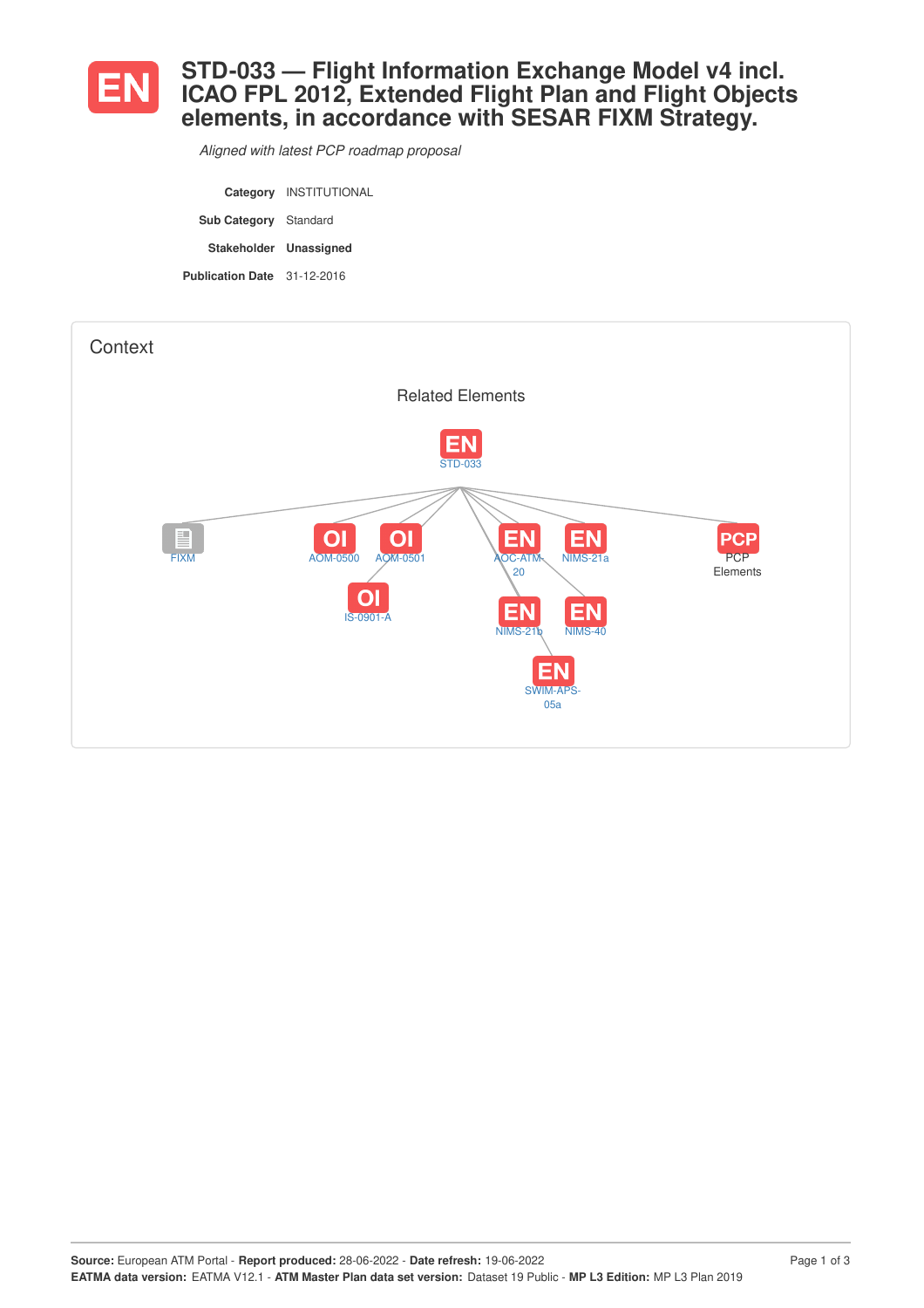| Code           |             |  |  | Benefits start date (IOC) - Full benefit date (FOC)                           |  |  |  |  |  |  |  |  |  |
|----------------|-------------|--|--|-------------------------------------------------------------------------------|--|--|--|--|--|--|--|--|--|
|                |             |  |  | 15 16 17 18 19 20 21 22 23 24 25 26 27 28 29 30 31 32 33 34 35 36 37 38 39 40 |  |  |  |  |  |  |  |  |  |
| <b>STD-033</b> |             |  |  |                                                                               |  |  |  |  |  |  |  |  |  |
| 숌              | AOM-0500    |  |  |                                                                               |  |  |  |  |  |  |  |  |  |
| ≙              | AOM-0501    |  |  |                                                                               |  |  |  |  |  |  |  |  |  |
| ≙              | $IS-0901-A$ |  |  |                                                                               |  |  |  |  |  |  |  |  |  |

| <b>Dependent Enablers</b><br>EN. |                |                                                                                     |                                               |
|----------------------------------|----------------|-------------------------------------------------------------------------------------|-----------------------------------------------|
| Relationship                     | Code           | <b>Title</b>                                                                        | <b>Related Elements</b>                       |
| Enabling                         | AOC-ATM-20     | Sharing of trajectory data between AOC/WOC and the ATM world using B2B web services | <b>ENDS</b><br><b>STK</b><br>ΟI<br><b>PCP</b> |
| Enabling                         | NIMS-21a       | Initial Flight Planning management enhanced to support<br>4D for Step 1             | OI ENDS<br><b>STK</b><br><b>PCP</b>           |
| Enabling                         | NIMS-21b       | Flight Planning extended with eFPL Distribution service                             | <b>ENDS</b><br>$\overline{O}$<br><b>STK</b>   |
| Enabling                         | <b>NIMS-40</b> | Use of FO trajectory and constraints in NM systems                                  | OI ENDS<br><b>STK</b><br><b>PCP</b>           |
| Enabling                         | SWIM-APS-05a   | Provision and Consumption of Flight Object Sharing<br>services                      | <b>IDS</b><br><b>STK</b><br><b>PCP</b>        |

| Code           | <b>Title</b>                                      | <b>Related Elements</b> |
|----------------|---------------------------------------------------|-------------------------|
| $S-AF3.2$      | <b>Free Route</b>                                 | OI EN OBJ<br><b>SOL</b> |
|                |                                                   | <b>ICAO</b>             |
| <b>S-AF5.1</b> | Common infrastructure components                  | OI EN OBJ<br><b>SOL</b> |
|                |                                                   | <b>ICAO</b>             |
| <b>S-AF5.2</b> | <b>SWIM Technical Infrastructure and Profiles</b> | SOL OI EN OBJ           |
|                |                                                   | <b>ICAO</b>             |
| <b>S-AF5.3</b> | Aeronautical information exchange                 | OI EN OBJ<br><b>SOL</b> |
|                |                                                   | <b>ICAO</b>             |
| <b>S-AF5.4</b> | Meteorological information exchange               | SOL OI EN OBJ           |
|                |                                                   | <b>ICAO</b>             |
| <b>S-AF5.5</b> | Cooperative network information exchange          | OI EN OBJ<br><b>SOL</b> |
|                |                                                   | <b>ICAO</b>             |
| S-AF5.6        | Flight information exchange                       | SOL OI EN OBJ           |
|                |                                                   | <b>ICAO</b>             |

## **STK** Stakeholders: No associated data